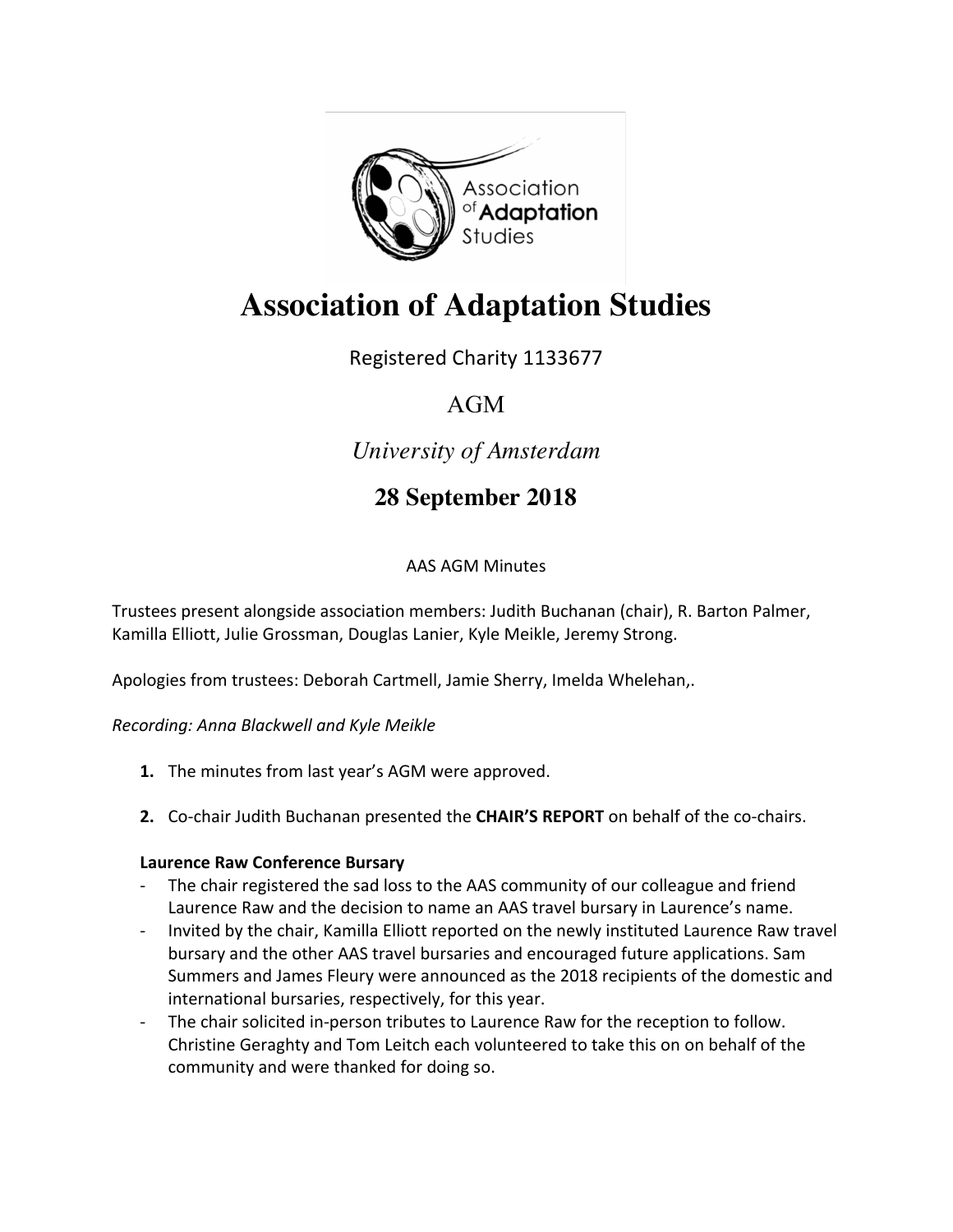#### **Essay Prize Winner**

- The 2018 essay prize winner was announced (Madeline Hunter, 'Bric[k]olage: Adaptation as Play in *The Lego Movie* (2014)'); Buchanan encouraged members to encourage applications in the future (deadline 1 April).

#### **Trustee business**

- Tom Leitch was announced as the direct replacement for the in-year resignation of a trustee.
- The chair announced that she would, as previously agreed, be stepping down as co-chair once succession plans were confirmed.
- The chair announced that Deborah Cartmell (AAS founder and current treasurer) is looking to step down from her treasurer role once a suitable replacement can be found.
- There will be some movement on the board at the next round of trustee elections.

#### **Membership**

Buchanan stressed that, by longstanding arrangement, membership of the Association is a requirement for participation in the annual conference; she encouraged those delegates who had not yet paid their membership dues to do so. The reminder to renew membership had not been sent out by the membership secretary in this round and the reasons for this omission were being looked into, but the requirement to be a paid-up member of the Association in order to participate in the AAS conference still held and she urged delegates to take action to pay their membership fees in response to the email circulated in order to ensure that the Association could continue to deliver on its aims from which all benefit.

#### **3. TREASURER'S REPORT**

The chair reported on behalf of the treasurer that there was a significant drop in membership fees this year over last year. However, the lack of communication surrounding the requirement to renew membership in order to participate in the conference would account for this and this could be simply rectified if all conference delegates were now to take action to join or rejoin the association by responding to the email circulated.

#### **4. FUTURE AAS CONFERENCES**

The chair reported that three good potential expressions of interest had been received to host future conferences and announcements on this score would be made shortly. 19/20 September 2019 were the proposed dates for next year's conference, with the venue to be confirmed very shortly.

There was some brief discussion of whether in general terms Thurs/Fri or Fri/Sat suited delegates better for conference dates. Fri/Sat was noted as perhaps easier for those teaching and/or coming from the US, with the caveat that some universities would not open on weekends. These decisions to continue to be determined on a case by case basis, depending on the preferences and capacities of the host institution.